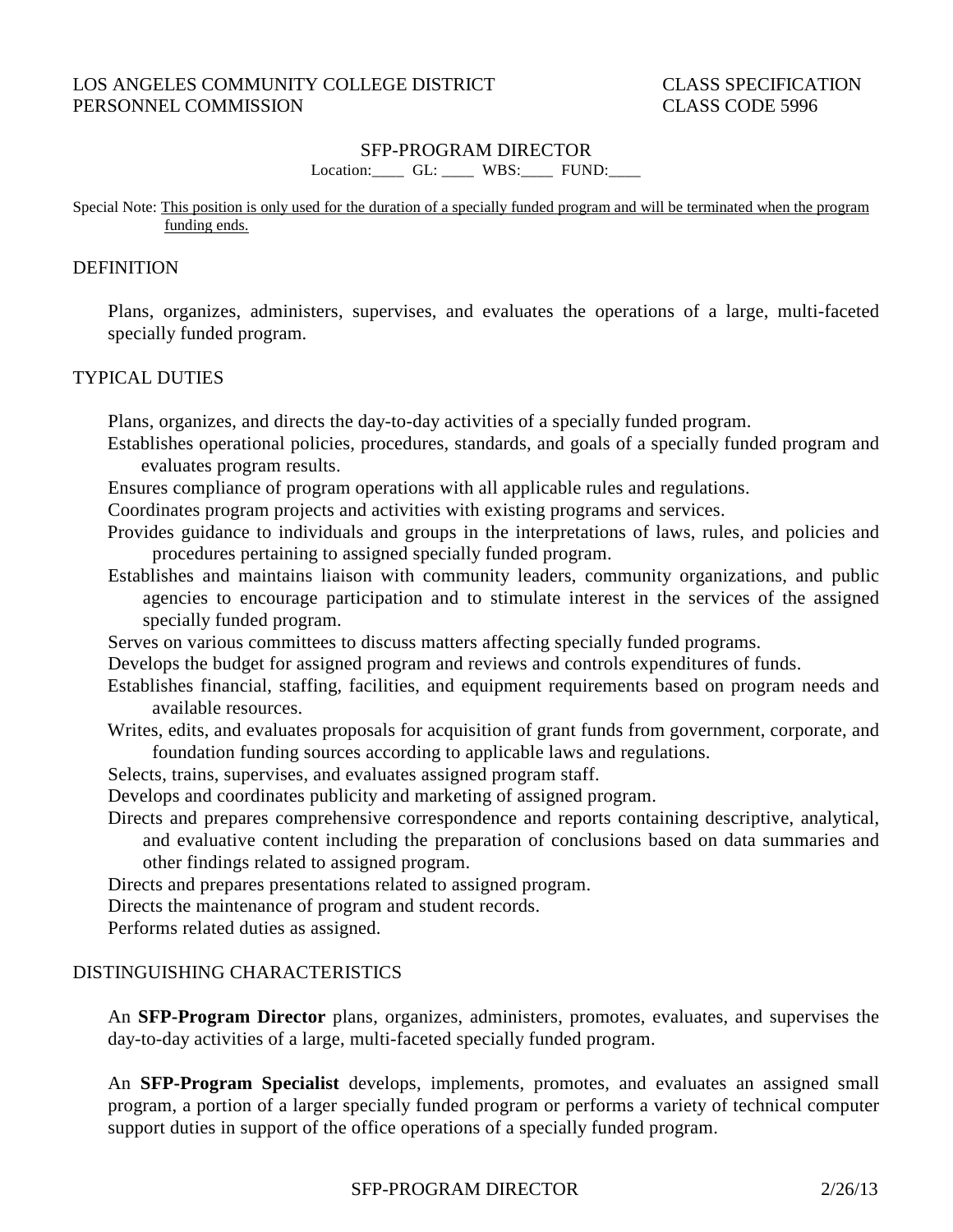### DISTINGUISHING CHARACTERISTICS (Cont.)

An **SFP-Program Technician** performs a variety of specialized technical duties related to the implementation and day-to-day administration of a specially funded program.

#### **SUPERVISION**

General supervision is received from an academic or classified administrator. Immediate supervision is exercised over assigned staff.

#### CLASS QUALIFICATIONS

#### Knowledge of:

- Current trends in the design, implementation, administration, and evaluation of specially funded programs
- Mission, objectives, and goals of assigned specially funded program
- Federal, state, and local laws, regulations, codes, and District administrative rules, regulations, and policies governing specially funded programs
- Principles of fiscal management, program planning, implementation, quality control, and improvement
- Principles and practices of business and personnel management
- Principles of budgetary preparation and control
- Interests and needs of a wide variety of community members including minorities, the elderly, people with disabilities, and young people
- Community resources, organizations, and services common to community colleges
- Principles and techniques of grant development and writing
- Educational and vocational advisory techniques
- Principles and techniques of public relations and marketing
- Organization and management of records
- Principles of supervision and training
- Computer systems, software, and hardware used in the management of a specially funded program

### Ability to:

Develop, implement, and administer a comprehensive, multi-faceted specially funded program Develop innovative programs and services to meet diverse needs and interests of the community Establish realistic program goals and evaluate program results

- Analyze data and interpret and apply laws, rules, and regulations related to specially funded programs
- Identify and analyze problems accurately and take appropriate action
- Establish and maintain effective and cooperative working relationships with District staff and representatives of the community
- Effectively handle diverse interpersonal and inter-group relationships
- Supervise, train, and motivate others
- Develop and maintain an annual budget
- Prepare clear, comprehensive, and effective reports, correspondence, and publicity materials Learn specialized software applications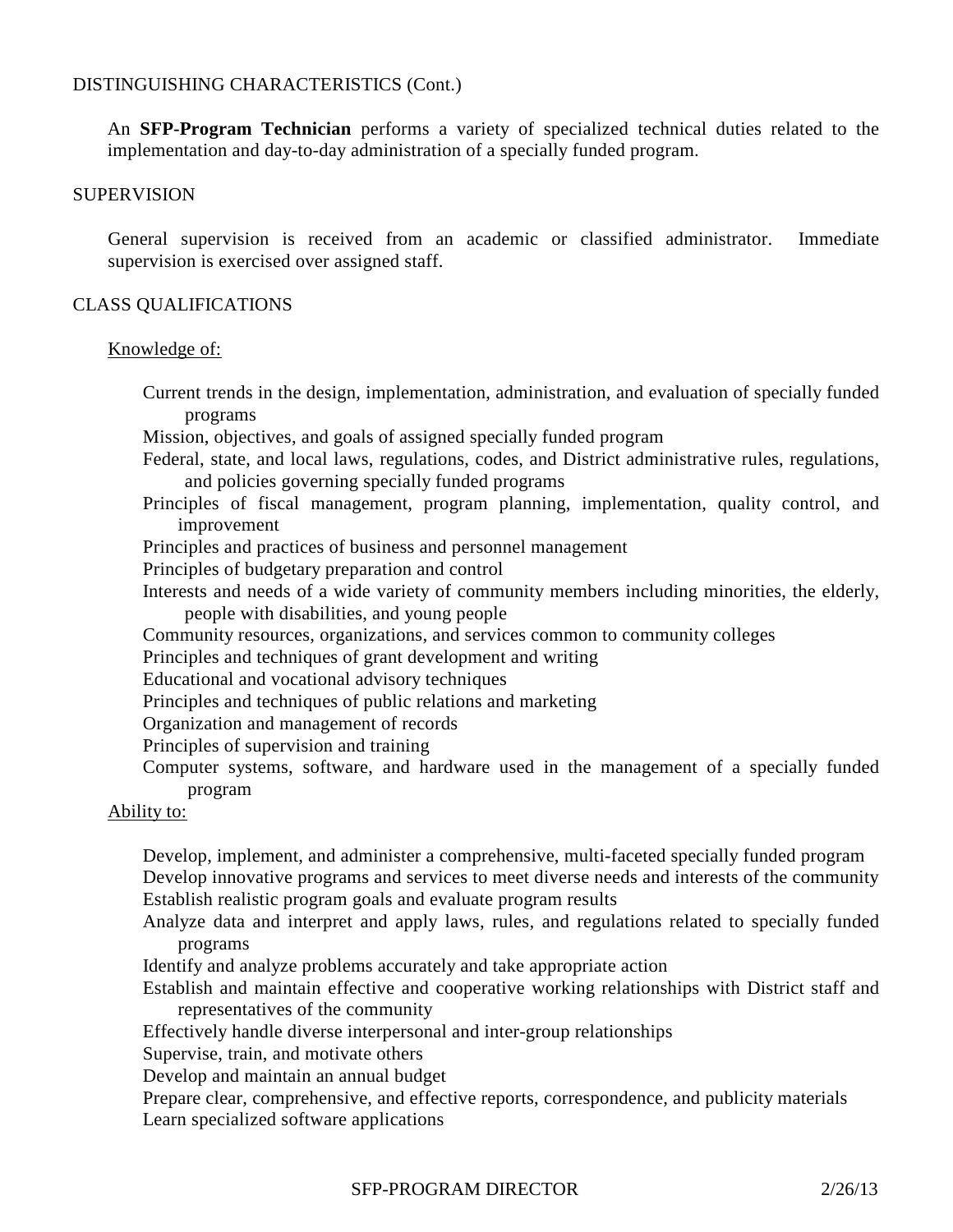### ENTRANCE QUALIFICATIONS

#### Education and Experience:

Any combination of experience and education that would likely provide the required knowledge and abilities would be qualifying. A typical way to obtain the required knowledge and abilities would be:

A. Graduation from a recognized four-year college or university preferably with a major in business administration, public administration, sociology, psychology, counseling, or a related field **AND** four years of full-time paid experience related to the assigned duties of the position.

# **OR**

B. A master's degree from a recognized college or university **AND** two years of full-time paid experience related to the assigned duties of the position.

### Special:

A valid Class "C" California driver's license. Travel throughout the District may be required.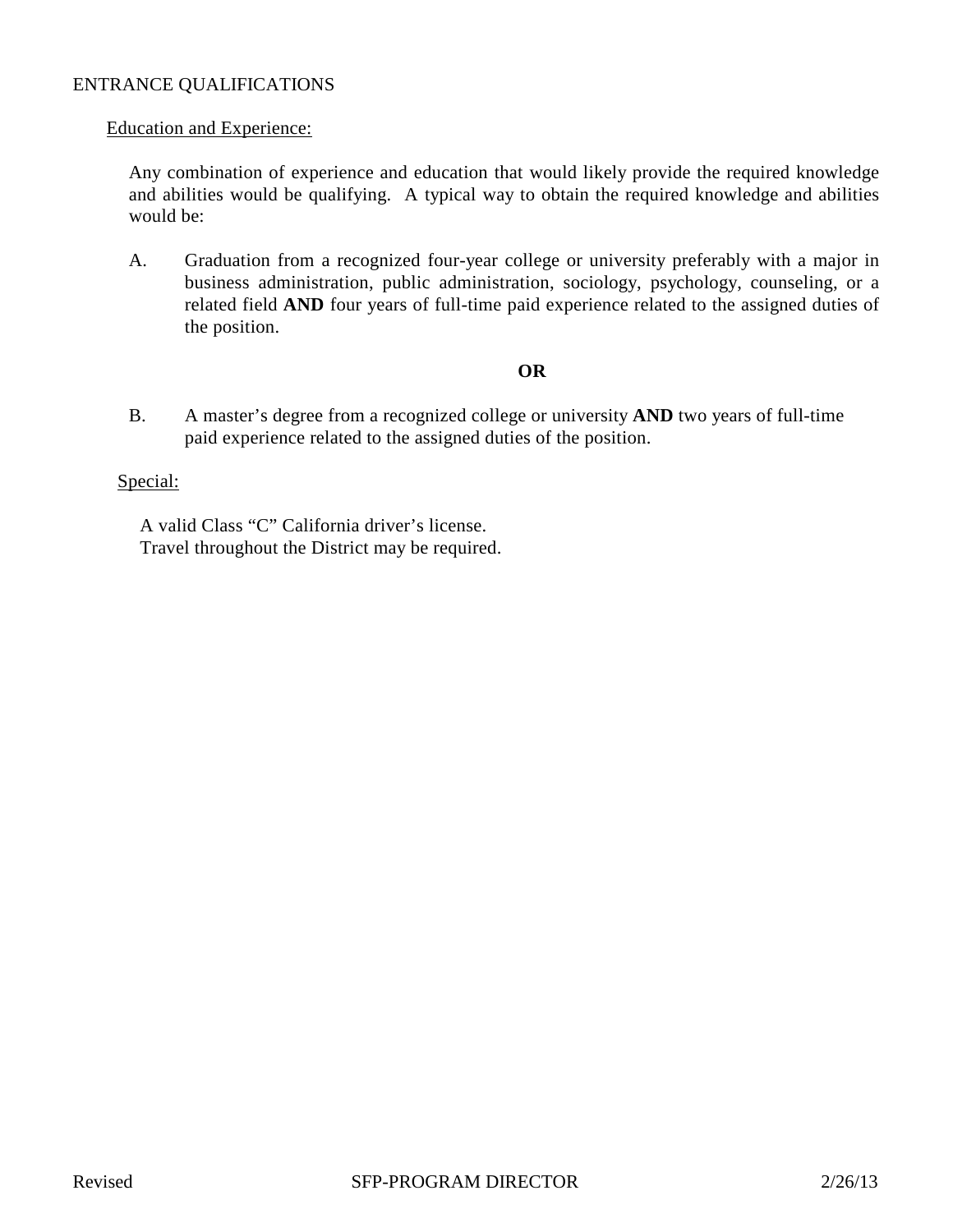# SFP-PROGRAM SPECIALIST Location: GL: \_\_\_\_ WBS: FUND:

#### Special Note: This position is only used for the duration of a specially funded program and will be terminated when the program funding ends.

### **DEFINITION**

Develops, promotes, implements, and evaluates a small program, a portion of a larger specially funded program, or performs a variety of technical computer support duties in support of the office operations of a specially funded program.

### TYPICAL DUTIES

Depending on the assigned program, an incumbent may perform a combination of the following duties:

Develops, promotes, implements, and evaluates an assigned specially funded program or area. Establishes program standards and goals and evaluates results of an assigned program or area.

- Attends and participates in program-related community activities, professional conferences, and meetings concerned with the development and implementation of specially funded programs and/or projects.
- Speaks to high school assemblies, community organizations, college fairs, adult schools, and at special events regarding specially funded program(s) and services offered.
- Establishes and maintains relationships with community leaders, organizations, and public agencies to encourage participation, stimulate interest, and coordinate campus projects with existing specially funded programs and activities.
- Provides assistance to students in areas such as educational and career goal development, job search skills, job placement, and other services provided by the assigned specially funded program or area.
- Plans and organizes outreach activities targeting economically disadvantaged students eligible for special assistance and/or services.
- Designs and develops comprehensive training and development programs for assigned specially funded program.
- Conducts training and informational sessions using lectures, small group exercises, audiovisual materials, and other methods related to assigned specially funded program.

Develops job opportunities for program participants in general and specialized occupational fields.

Develops and conducts in-service training for assigned specially funded program staff.

- Effectively utilizes computer software to create, edit, and translate data into reports and graphic formats.
- Gathers, compiles, and analyzes a variety of data related to the assigned specially funded program or area and makes recommendations based on these analyses.
- Performs a variety of technical computer support, webpage design and maintenance, and multimedia creation duties for an assigned specially funded program
- Prepares budget and reviews and controls expenditures of assigned specially funded program or area.
- Estimates and justifies financial, staffing, facilities, and equipment requirements based on specially funded program(s) and activities.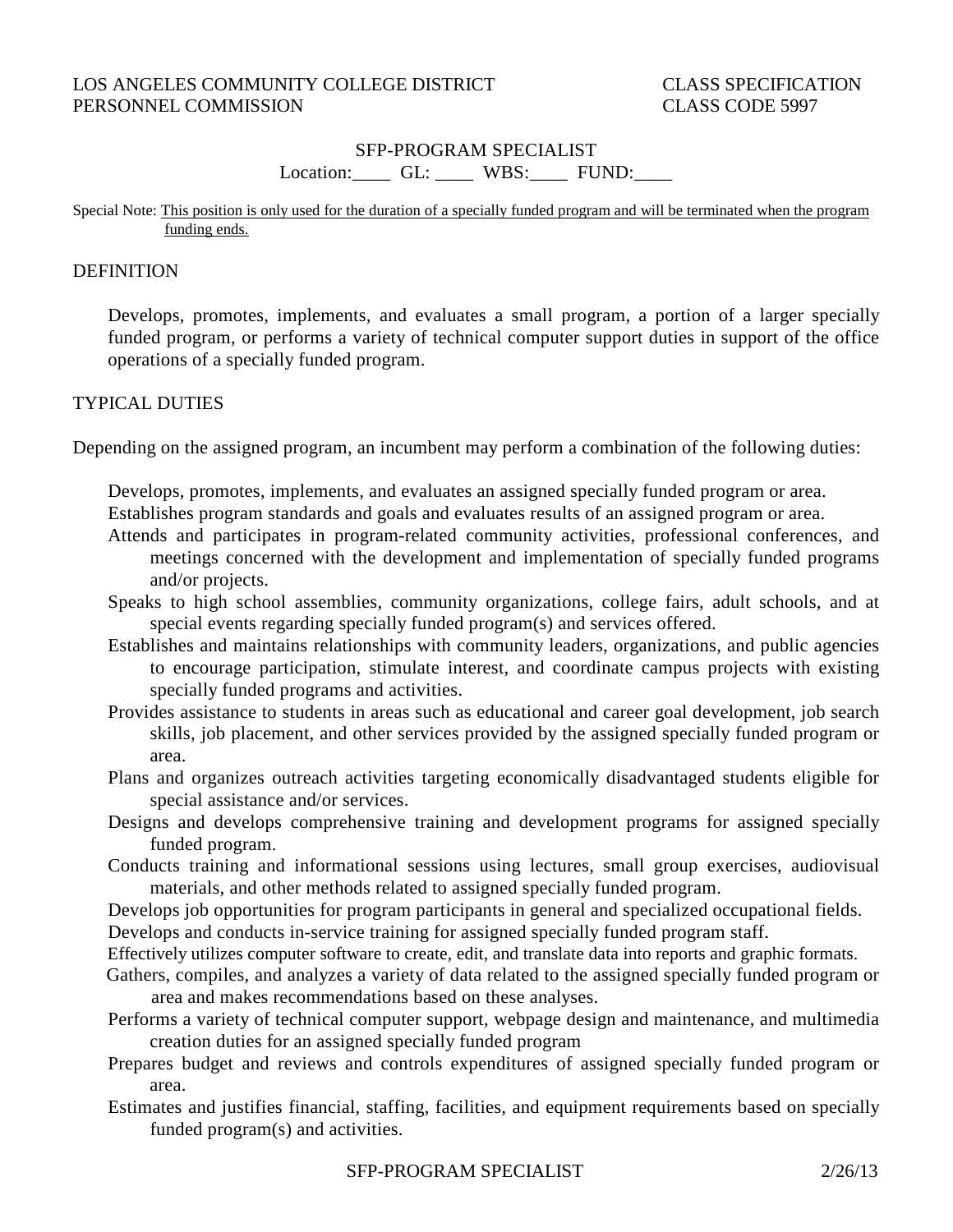## TYPICAL DUTIES (Cont.)

- Prepares correspondence, presentations, and detailed comprehensive reports related to assigned specially funded program or area.
- Prepares news releases, brochures, bulletins, and public service announcements to promote specially funded programs.
- Supervises and participates in the maintenance of specially funded program file records.
- Selects, trains, and supervises assigned program staff.

Performs related duties as assigned.

# DISTINGUISHING CHARACTERISTICS

An **SFP-Program Specialist** develops, implements, promotes, and evaluates an assigned small program, a portion of a larger specially funded program, or performs a variety of technical computer support duties in support of the office operations of a specially funded program.

An **SFP-Program Director** plans, organizes, administers, promotes, supervises, and evaluates a large, multi-faceted specially funded program.

An **SFP-Program Technician** performs a variety of specialized technical duties related to the implementation and day-to-day administration of a specially funded program.

### SUPERVISION

General supervision is received from an academic or classified supervisor or administrator. Immediate supervision may be exercised over assigned program staff.

### CLASS QUALIFICATIONS

Depending on the assigned duties, an incumbent is required to possess a combination of the following qualifications:

### Knowledge of:

Current trends in the design, implementation, and evaluation of specially funded programs services Mission, objectives, and goals of assigned specially funded program or area Fundamentals of budgetary preparation and control Principles of business and personnel management Training principles and methods for varied learning styles Methods and techniques of writing, composition, layout, and production of training materials Techniques of job placement and job development Job search and interview skills Principles of public relations, publicity, and marketing Principles and techniques of research Federal, state, and local laws, regulations, codes, and District administrative rules, regulations, and policies governing assigned specially funded program or area Community resources, organizations, and services common to community colleges

### SFP-PROGRAM SPECIALIST 2/26/13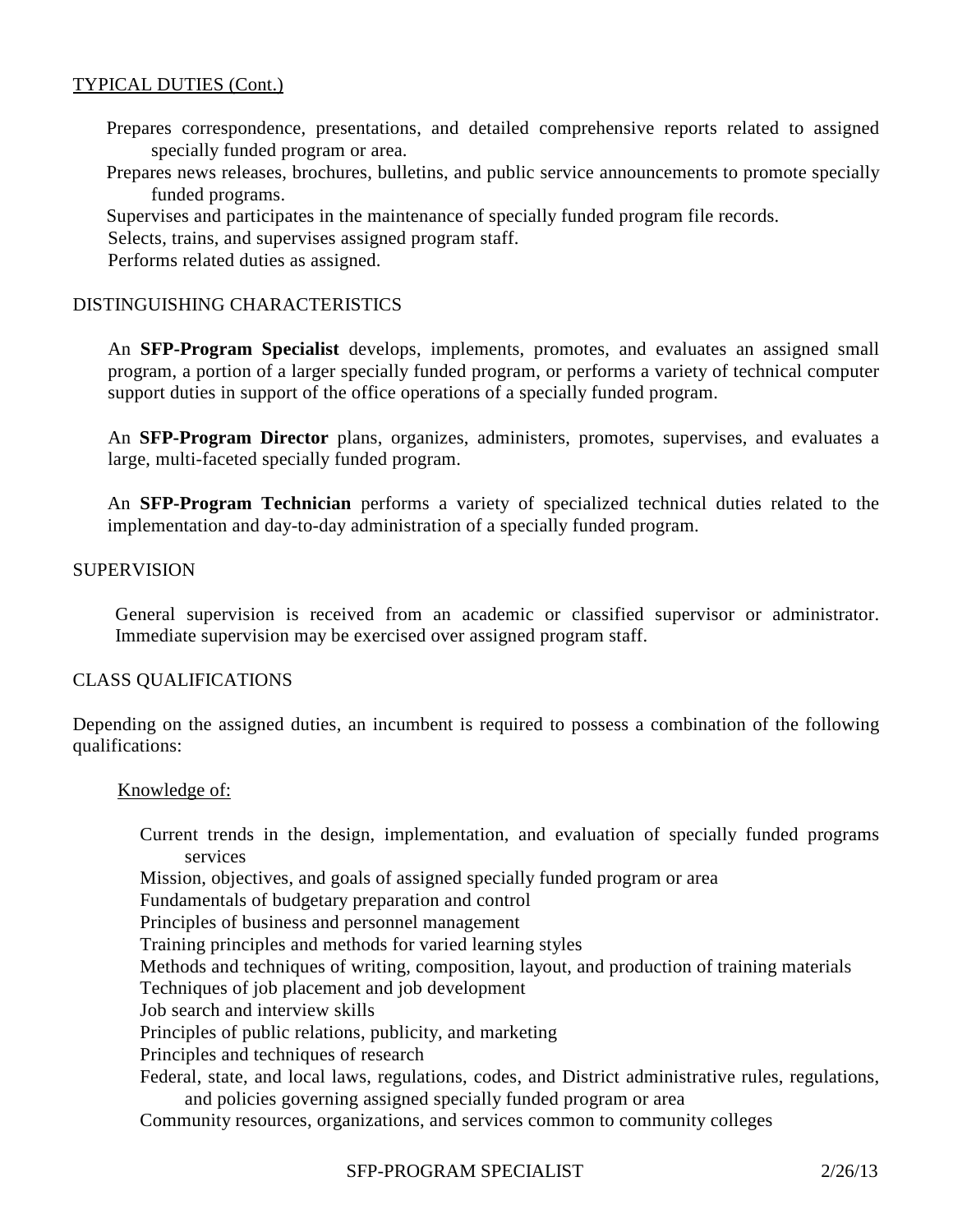# Knowledge of: (cont.)

Educational and vocational advisory techniques

- Interests and needs of a wide variety of community members including minorities, the elderly, people with disabilities, and young people
- Computer software such as word-processing, spreadsheet, database management, and desktop publishing
- Methods of statistical analysis and presentation
- Principles of work direction and training
- Organization and management of records
- Operation and application of a wide variety of multimedia software and development tools
- Basic techniques used to troubleshoot computer equipment and software malfunctions
- Basic website design and maintenance
- Computer systems, software, and hardware used in the management of a specially funded program

### Ability to:

Formulate and coordinate an assigned specially funded program or area

- Develop innovative specially funded program(s) and services to meet diverse needs and interests of program participants
- Establish realistic standards and goals and evaluate results of assigned specially funded program or area
- Interpret and apply laws, rules, and procedures pertaining to assigned specially funded program or area
- Analyze problems accurately and take effective action
- Gather and analyze data pertaining to assigned specially funded program or area and make recommendations based on findings
- Communicate effectively with individuals from various ethnic and socio-economic backgrounds and different levels of academic achievement
- Establish and maintain effective and cooperative working relationships with administrators, District staff, students, and representatives of other educational institutions, agencies and the public
- Create multimedia used for assigned specially funded program area
- Analyze and diagnose problems related to computer software and equipment and resolve routine computer hardware and software problems
- Effectively utilize computer equipment and applications in the performance of duties
- Effectively handle diverse interpersonal and inter-group relationships
- Prepare clear and comprehensive correspondence, reports, presentations, and publicity materials Provide work direction and training to assigned staff
- Provide technical assistance to others
- Learn specialized software application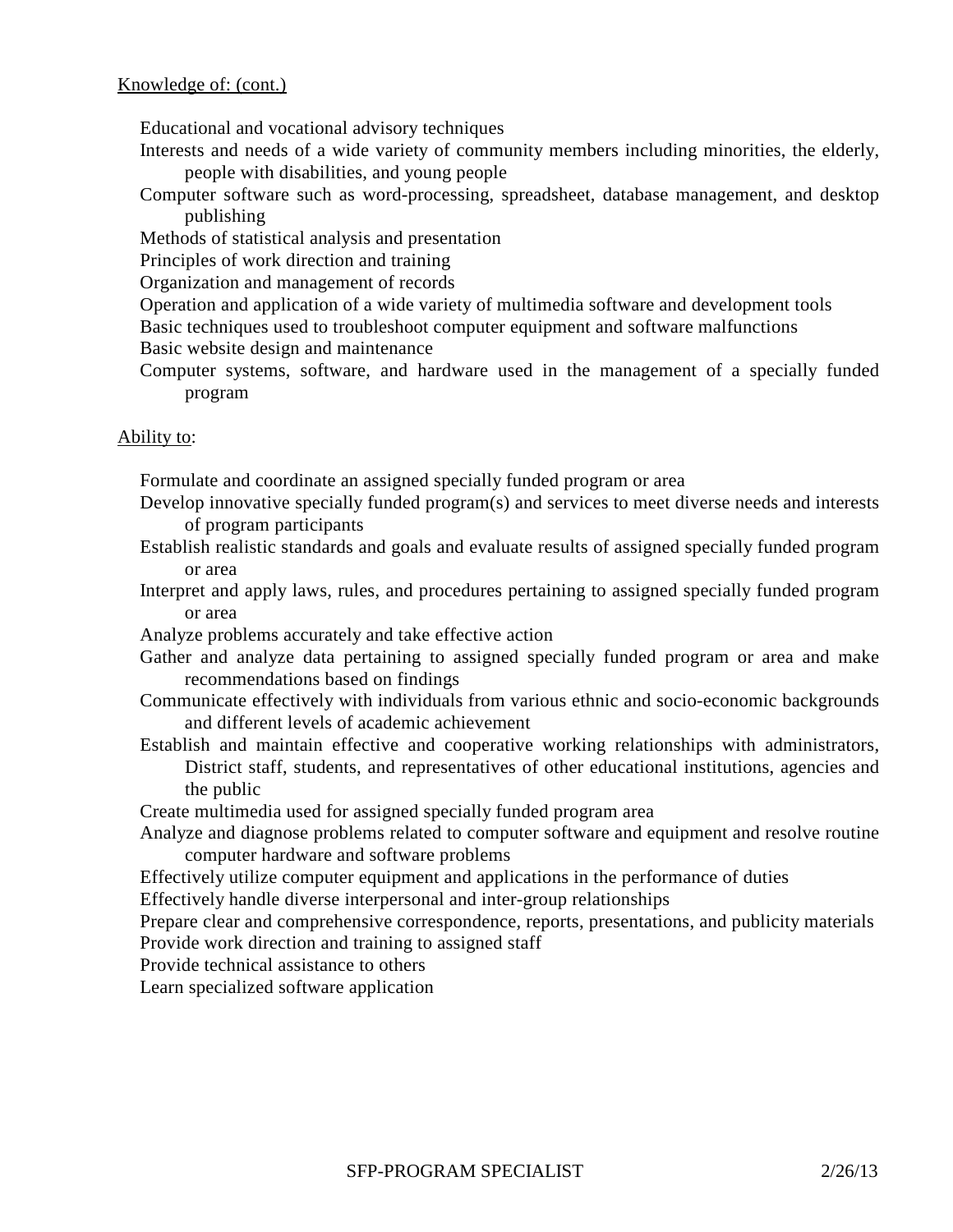### ENTRANCE QUALIFICATIONS

#### Education and Experience:

Any combination of experience and education that would likely provide the required knowledge and abilities would be qualifying. A typical way to obtain the required knowledge and abilities would be:

A. An associate's degree or its equivalent from a recognized college or university preferably with coursework in adult education, business administration, public administration, sociology, psychology, counseling, public relations, marketing, communications, law, statistics, mathematics, computer science, or a related field.

### **AND**

Two years of full-time paid experience related to the assigned duties of the position.

### **OR**

B. Graduation from a recognized four-year college or university. Coursework in adult education, business administration, public administration, sociology, psychology, counseling, public relations, marketing, communications, law, statistics, mathematics, computer science, or a related field is desirable.

### **AND**

One year of full-time paid experience related to the assigned duties of the position.

#### Special:

A valid Class "C" California driver's license may be required for some positions. Travel to locations throughout the District may be required for some positions.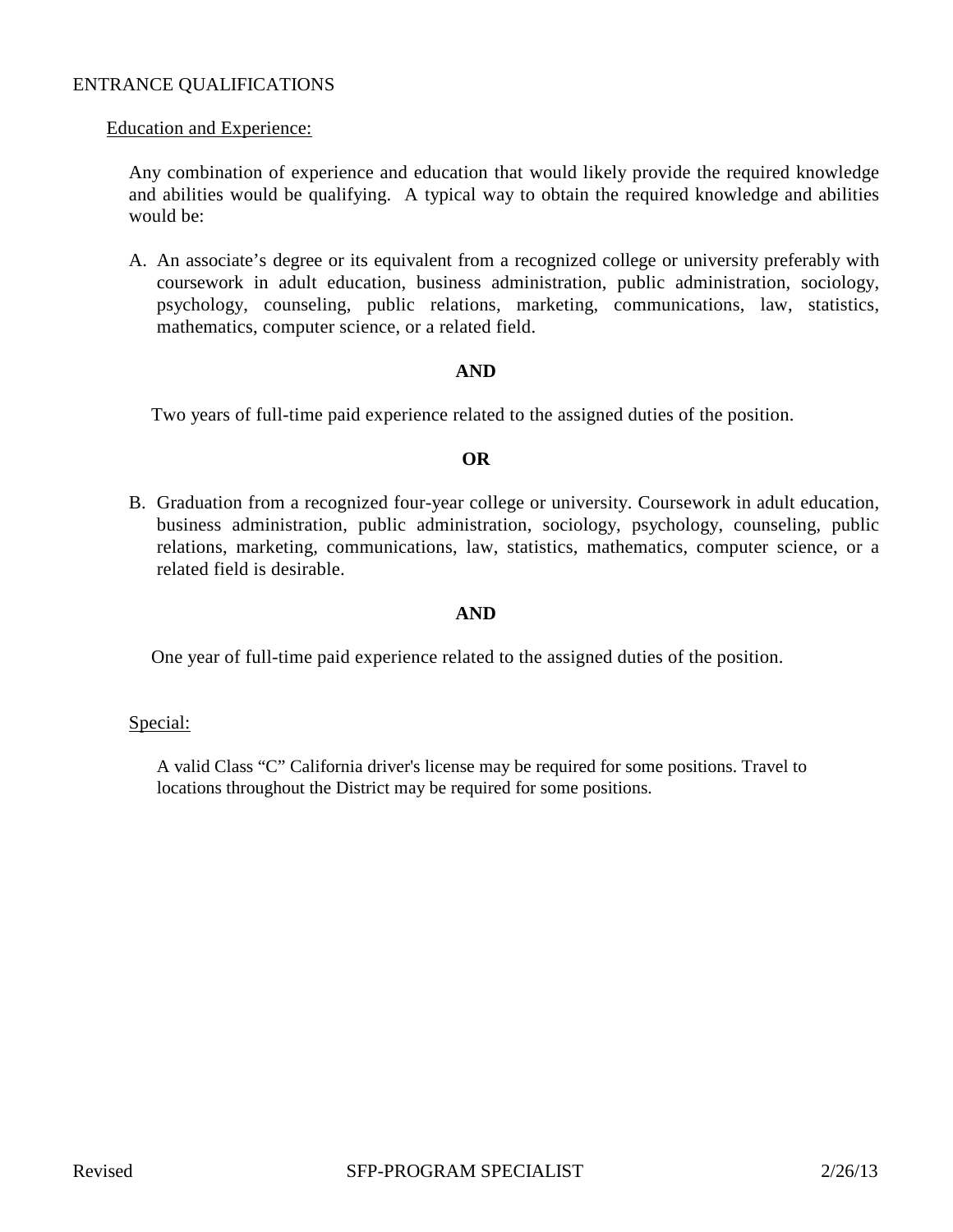# SFP-PROGRAM TECHNICIAN Location: GL: \_\_\_\_ WBS: FUND:

Special Note: This position is only used for the duration of a specially funded program and will be terminated when the program funding ends.

#### **DEFINITION**

Performs a variety of specialized technical duties related to the office operations of a specially funded program.

### TYPICAL DUTIES

Depending on the assigned program, an incumbent may perform a combination of the following duties:

- Assists in establishing program standards and goals and in the evaluation of program results.
- Assists students in identifying and developing educational, career and/or vocational needs and goals; provides support services to students in assigned program areas.
- Makes presentations to college students, local high schools, parents, and community groups about programs offered by the college.
- Processes program participant cases including conducting intake screening and interviews to obtain information used for eligibility review for various programs and services; providing information about and making referrals to programs and services in areas such as child care, job placement, career and educational counseling, housing, and financial aid: preparing case notes, progress reports, and student verifications.
- Determines initial and continuing eligibility of program applicants and participants.
- Maintains liaison with community agencies to promote programs and services.
- Effectively utilizes computer software to create, edit, and translate data into reports and graphic formats.
- Collects data, reconciles discrepancies, and prepares descriptive, statistical, and evaluative reports related to assigned program areas.
- Attends various meetings, job fairs, and outreach events to provide students or potential students with information regarding occupational training, educational programs, and program policies, procedures, and requirements.
- Assists in the coordination and production of student events, programs, training workshops, publications, special services, and/or other related functions.
- Oversees the operations of one or more instructional laboratory(ies) including the set up and maintenance of equipment in assigned laboratories and providing instructional assistance to students.
- Schedules and monitors a variety of test programs utilized in academic achievement, vocational, or interest assessments; scores and provides input in the evaluation of test instruments; maintains records of individual and group test results.
- Designs questionnaires, selects samples, and conducts surveys among community populations to assess needs, interests, relevant background information, and resources for special interest programs.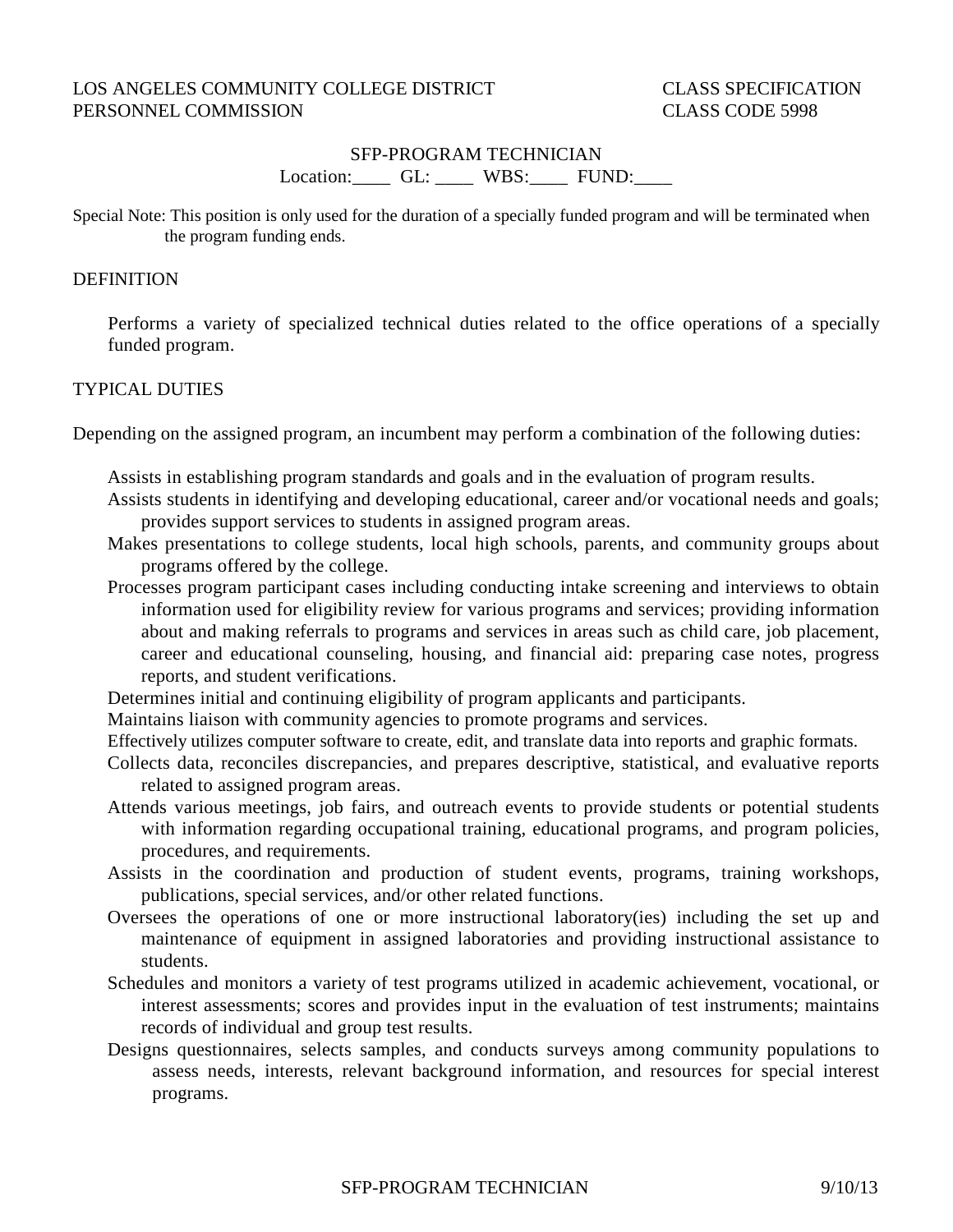### TYPICAL DUTIES (Cont.)

- Assists in coordinating and participating in orientation and counseling programs by presenting and distributing informational materials, conducting or arranging for tours, scheduling student/counselor conferences, and arranging for presentations by faculty members.
- Participates in the design and writing of bulletins, brochures, news releases, and other materials to publicize or provide information on college programs and services.
- Prepares and processes operational documents related to budgeting, purchasing, personnel, payroll, contracts, and other administrative activities.
- Monitors and verifies the accuracy of budget expenditures and assists in the preparation of the annual budget of assigned program.
- Classifies accounting transactions and maintains, reconciles, and closes accounts associated with program budget.
- Answers inquiries from administrators, faculty, vendors, and students regarding encumbrances, expenditures, account balances, and accounting procedures and policies.
- Assists in the selection, orientation, and training of program staff.
- Assists in the maintenance of program participants' files and records.
- Assists in college transfer procedures and the scheduling of classes.

Performs related duties as assigned.

### DISTINGUISHING CHARACTERISTICS

An **SFP-Program Technician** performs a variety of specialized technical duties related to the implementation and day-to-day administration of a specially funded program.

An **SFP-Program Specialist** develops, implements, promotes, and evaluates an assigned small program, a portion of a larger specially funded program, or performs a variety of technical computer support duties in support of the office operations of a specially funded program.

An **SFP-Program Office Assistant** performs general and/or specialized clerical duties in support of the daily office operations of a specially funded program.

#### **SUPERVISION**

General supervision is received from an academic or classified supervisor or administrator. May provide work direction to assigned program staff.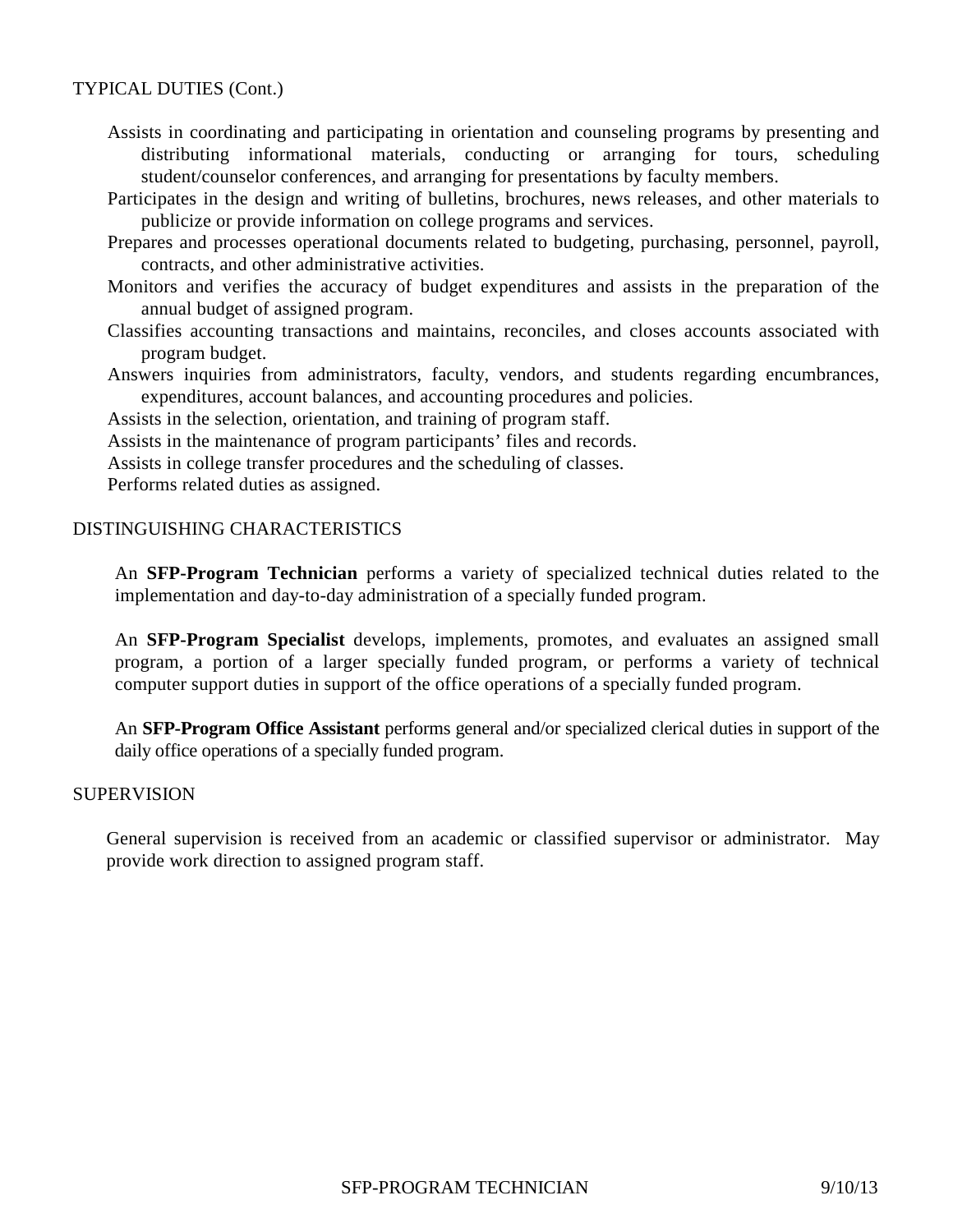# CLASS QUALIFICATIONS

Depending on the assigned duties, an incumbent is required to possess a combination of the following qualifications:

# Knowledge of:

Mission, objectives, and goals of assigned program area Eligibility requirements of assigned program area Community resources, organizations, and services common to community colleges Basic educational and vocational advisory techniques District policies and procedures related to general administrative and business transactions Basic elementary descriptive statistics Educational subject matter of assigned area Basic public relations and marketing techniques Computer software such as word-processing, spreadsheet, database management, and desktop publishing Standard accounting codes, classification, and terminology Methods used in maintaining accounts Principles of business English, punctuation, spelling, and grammatical usage Recordkeeping procedures Capabilities of computer, systems, software, and hardware used in the management of a specially funded program

### Ability to:

Understand, interpret, and apply laws, regulations, and procedures pertaining to assigned program Communicate effectively with individuals from various ethnic and socio-economic backgrounds

- and different levels of academic achievement
- Gather and impart program related information tactfully and accurately

Effectively utilize computer equipment in the performance of duties

Prepare clear, comprehensive, and effective reports, correspondence, publicity materials, and oral presentations

Work effectively and cooperatively with students, staff, faculty, and the public

Provide technical assistance to others

Apply various accounting practices and procedures

Perform arithmetical computations accurately

Gather and compile statistical and financial data

Keep information confidential

Maintain a variety of logs, files, and records

Meet schedules and deadlines

Critically review source data and detect and correct errors

Give clear and concise instructions

Learn basics of budget preparation

Learn specialized computer applications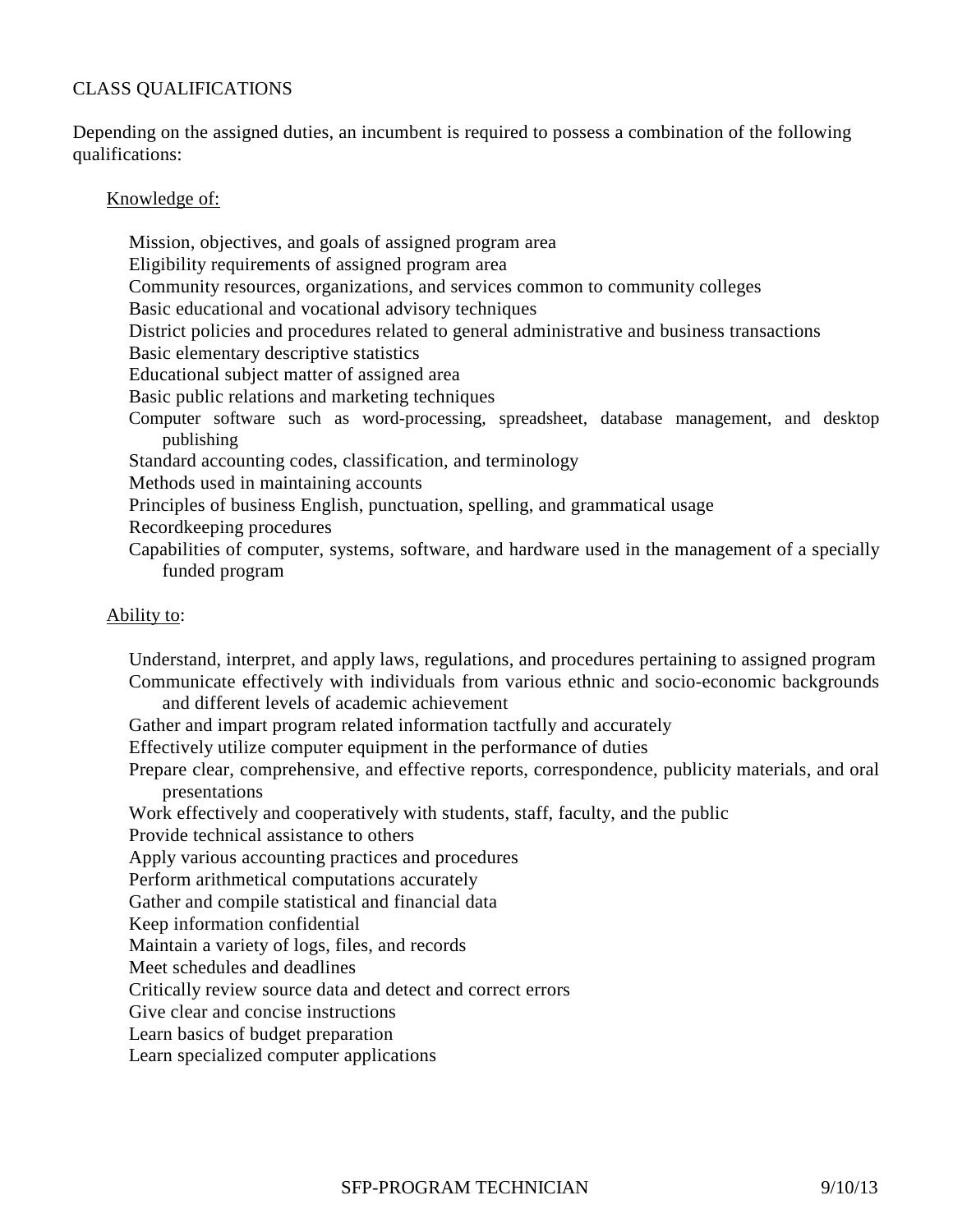# ENTRANCE QUALIFICATIONS

Any combination of experience and education that would likely provide the required knowledge, and abilities would be qualifying. A typical way to obtain the required knowledge and abilities would be:

A. An associate's degree or its equivalent from a recognized community college with coursework in sociology, psychology, counseling, adult education, business administration, computer applications and office technology (CAOT), public relations, computer science, or a related field.

#### **OR**

B. Graduation from high school or its equivalent **AND** two years of full-time paid experience related to the assigned duties of the position.

# Special:

A valid Class "C" California driver's license may be required for some positions. Travel to locations throughout the District may be required for some positions.

### Reasonable Accommodation

Our class specification generally describes the duties, responsibilities, and requirements characteristic of the position(s) within this job class. The duties, responsibilities, and requirements of a particular position within this class may vary from the duties of other positions within the class.

In accordance with the Americans with Disabilities Act (ADA), the Los Angeles Community College District provides reasonable accommodation to qualified individuals with covered disabilities on a case-by-case basis throughout the application, examination, and hiring processes and throughout employment. If an individual is in doubt about his or her ability to perform the duties and responsibilities of a position or possession of any other requirement noted in a class specification or job announcement, he or she should always apply for a position and request reasonable accommodation at the appropriate time.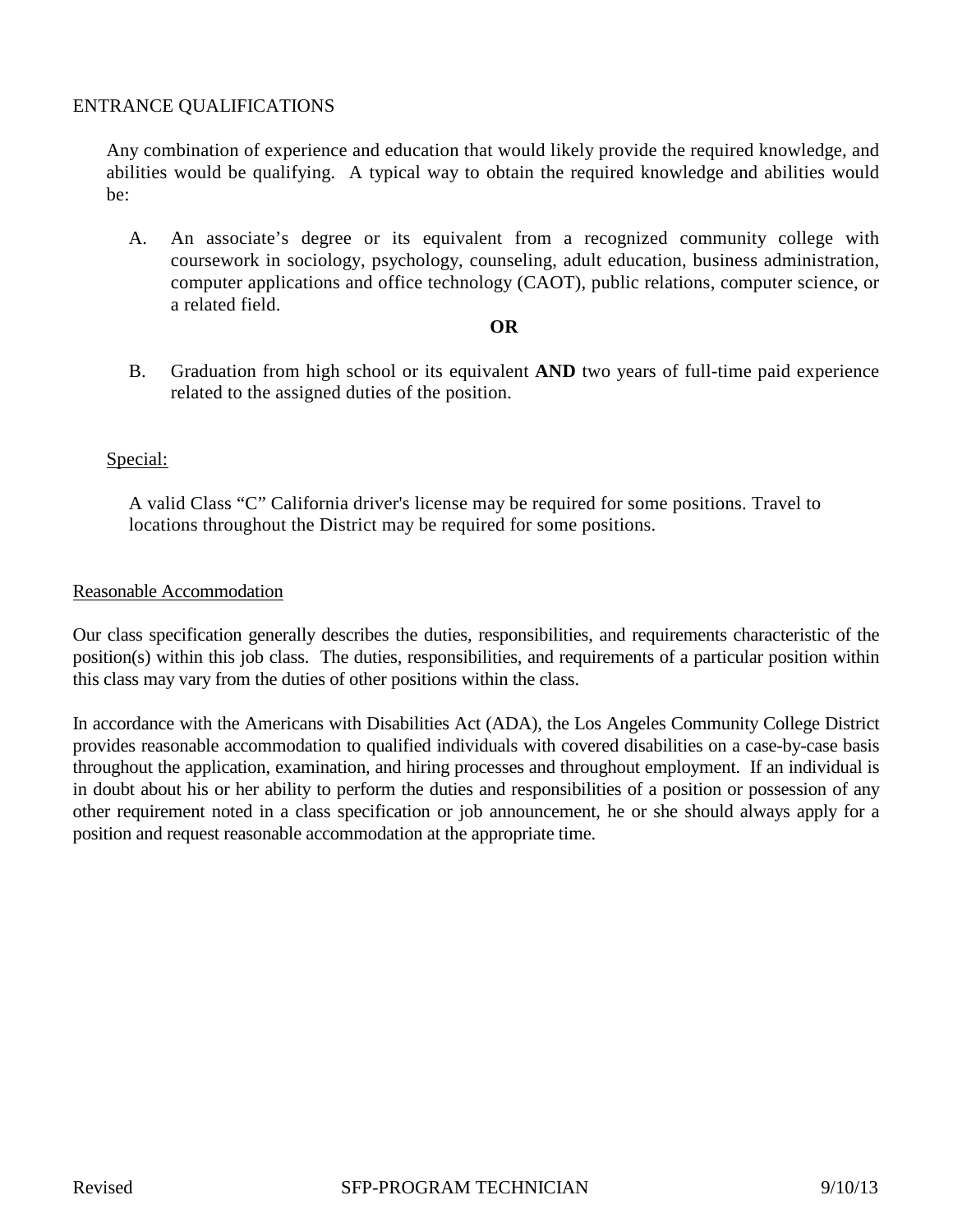### SFP-PROGRAM OFFICE ASSISTANT Location: GL: WBS: FUND:

#### Special Note: This position is only used for the duration of a specially funded program and will be terminated when the program funding ends.

#### **DEFINITION**

Performs a variety of general and/or specialized clerical duties related to the office operations of a specially funded program.

### TYPICAL DUTIES

Depending on the assigned program, an incumbent may perform a combination of the following duties:

- Explains and interprets basic procedures and eligibility requirements for services to students and the public.
- Reviews and processes various forms, applications, and records for completeness, accuracy, and compliance with basic program requirements.

Prepares letters, memoranda, bulletins, tables, and other material using a variety of software applications. Proofreads reports, letters, bulletins, and other material.

Responds to requests for information from students, faculty, and the public.

Refers individuals to various campus and community organizations for further information and assistance regarding specialized programs and services.

Receives and relays incoming calls, takes messages, and places calls.

Assures that clerical processes of the office are running smoothly and efficiently on a day-to-day basis. Effectively utilizes a variety of standard office software applications to compile information and data

from various sources and prepare reports and data summaries.

Schedules appointments for students with counselors and/or other office staff.

Operates a computer terminal to input and retrieve information.

Maintains and is responsible for records, files, and other reference material of an office.

Maintains an inventory of office supplies and orders, receives, stocks, and distributes supplies.

Codes and posts accounting transactions and reconciles discrepancies.

- Answers inquiries from administrators, staff, vendors, and students regarding encumbrances, expenditures, account balances, accounting office procedures and policies, and other procedures, rules, and requirements of assigned program.
	-

Attends meetings and takes minutes of proceedings.

Prepares and maintains time-keeping records for an office.

Receives, sorts, and distributes office mail to appropriate staff.

Assembles printed or duplicated material for distribution.

Provide training and work direction to student employees.

Performs related duties as assigned.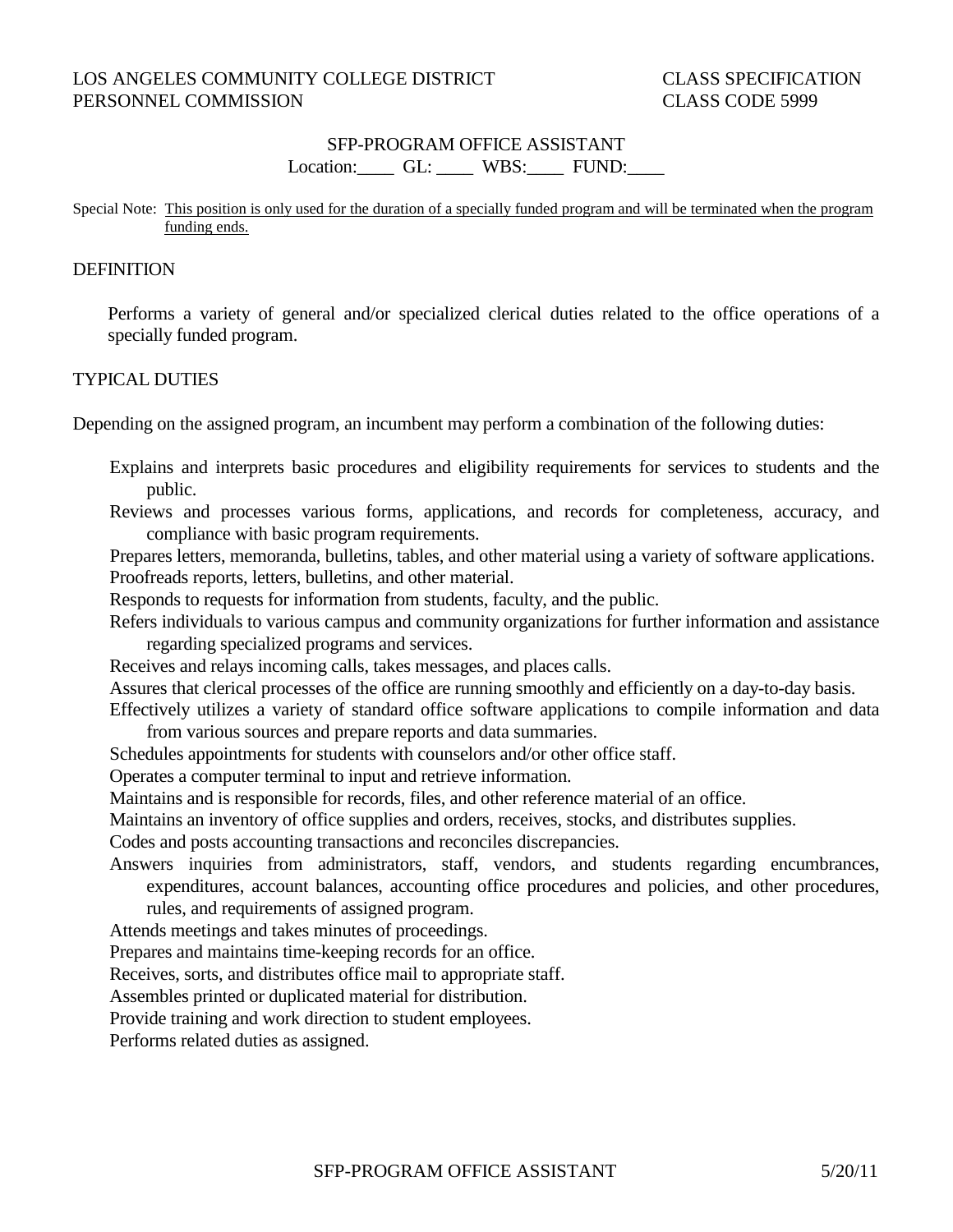# DISTINGUISHING CHARACTERISTICS

An **SFP- Program Office Assistant** performs general and/or specialized clerical duties in support of the daily office operations of a specially funded program.

An **SFP-Program Technician** performs a variety of specialized technical duties related to the implementation and day-to-day administration of a specially funded program.

An **SFP-Program Specialist** develops, implements, promotes, and evaluates an assigned small program, a portion of a larger specially funded program, or performs a variety of technical computer support duties in support of the office operations of a specially funded program.

### **SUPERVISION**

Immediate supervision is received from an academic or classified supervisor. May provide work direction to assigned student employees.

### CLASS QUALIFICATIONS

### Knowledge of:

Clerical practices and procedures

Capabilities and operation of standard office equipment

- Recordkeeping procedures
- Basic practices and procedures used in processing and recording of accounting information and transactions

Letter, memorandum, and report formats

Proper business English, spelling, punctuation, and grammatical usage

Customer service techniques for public contact in person, on the telephone, and in written communication

Capabilities of computer systems, software, and hardware used in assigned program.

### Skill in:

Use of computer and standard office equipment

#### Ability to:

Provide clerical support to an assigned area Impart and secure information pertaining to assigned program Understand, interpret, and apply basic rules, policies, and procedures Assist students in filling out forms and applications Prepare routine correspondence and reports Effectively utilize computer software and hardware and office equipment used in assigned area Spell, punctuate, use correct grammar, and proofread Work effectively and tactfully with individuals from various educational, socioeconomic, and ethnic backgrounds Work effectively and cooperatively with students, staff, faculty, and the public